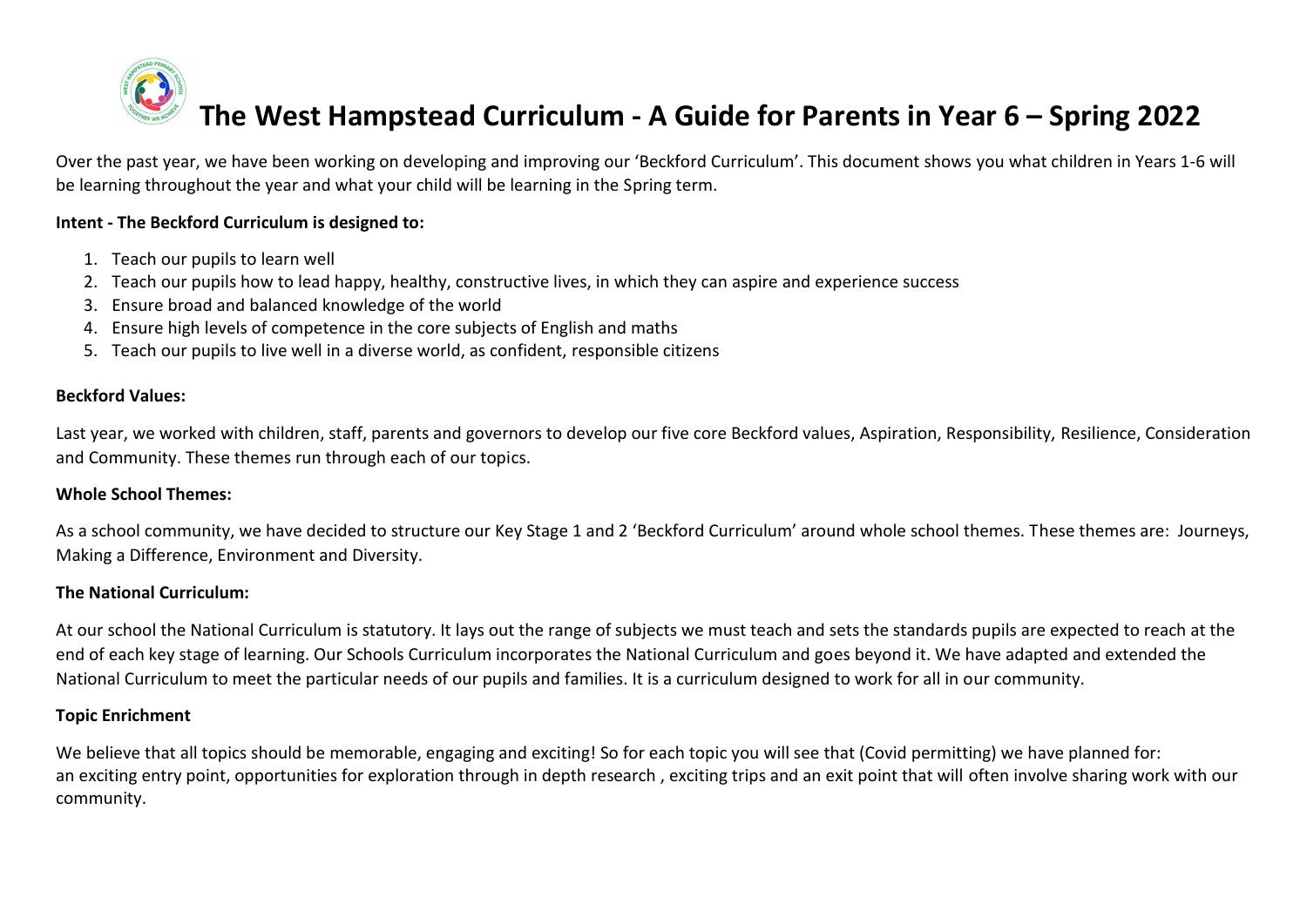| WANTSTEAD P<br><b>HER WE</b><br><b>The Values</b><br>2021-22 | <b>Aspiration</b><br>- Creativity<br>- Curiosity | <b>Responsibility</b><br>- Citizenship<br>- Staying Healthy |
|--------------------------------------------------------------|--------------------------------------------------|-------------------------------------------------------------|
|                                                              | Communication                                    | Organisation                                                |
| <b>Resilience</b>                                            | <b>Consideration</b>                             | <b>Community</b>                                            |
|                                                              |                                                  |                                                             |
| - Confidence                                                 | <b>Kindness</b>                                  | - Belonging                                                 |
| Independence                                                 | Empathy                                          | Collaboration                                               |
| - Adaptable                                                  | Respect                                          | - Relationships                                             |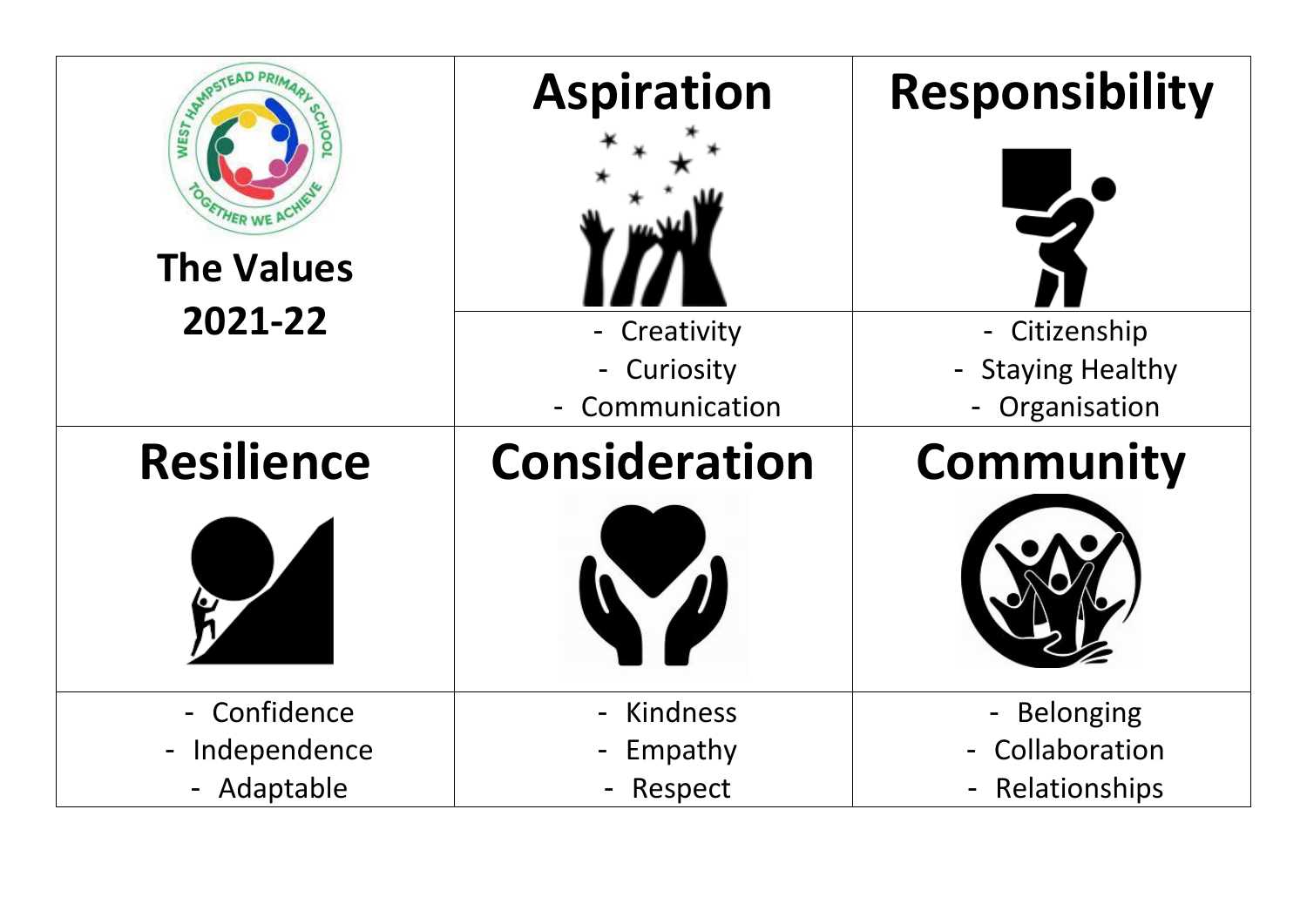

### **The West hampstead Curriculum Overview – Whole School Themes 2021-22**

| <b>Term</b>                                           | <b>Autumn 1</b>                     | <b>Autumn 2</b>                                            | <b>Spring</b>                       | <b>Summer</b>                              |
|-------------------------------------------------------|-------------------------------------|------------------------------------------------------------|-------------------------------------|--------------------------------------------|
| <b>Whole</b><br><b>School Theme</b>                   | <b>JOURNEYS</b>                     | <b>MAKING A</b><br><b>DIFFERENCE</b>                       | <b>ENVIRONMENT</b>                  | <b>DIVERSITY</b>                           |
| Year 1                                                | <b>Earth and Space</b>              | We are builders.                                           | <b>Heroes</b><br>Our secret garden. | Carnival of animals.<br>Travellers.        |
| Year 2                                                | Kenya/Growing<br>up/going to school | <b>Toys and Lego</b>                                       | The fire of London.                 | By the sea.                                |
| Year <sub>3</sub>                                     | Field to fork                       | Victorian schools                                          | Stone age/ Changing<br>planet       | Britain from the air.                      |
| Year 4<br>The Egyptians - Journey<br>to the Afterlife |                                     | The Romans - How the<br><b>Romans Changed the</b><br>world | <b>Steam</b>                        | Europe                                     |
| Year 5                                                | Shackleton                          | <b>Ancient Greece</b>                                      | Space                               | Invasion! Anglo-<br>Saxons/Vikings/Normans |
| Year <sub>6</sub>                                     | <b>Battle of Britain</b>            | <b>The Silk Road</b>                                       | <b>Disasters</b>                    | Evolution and adaptation                   |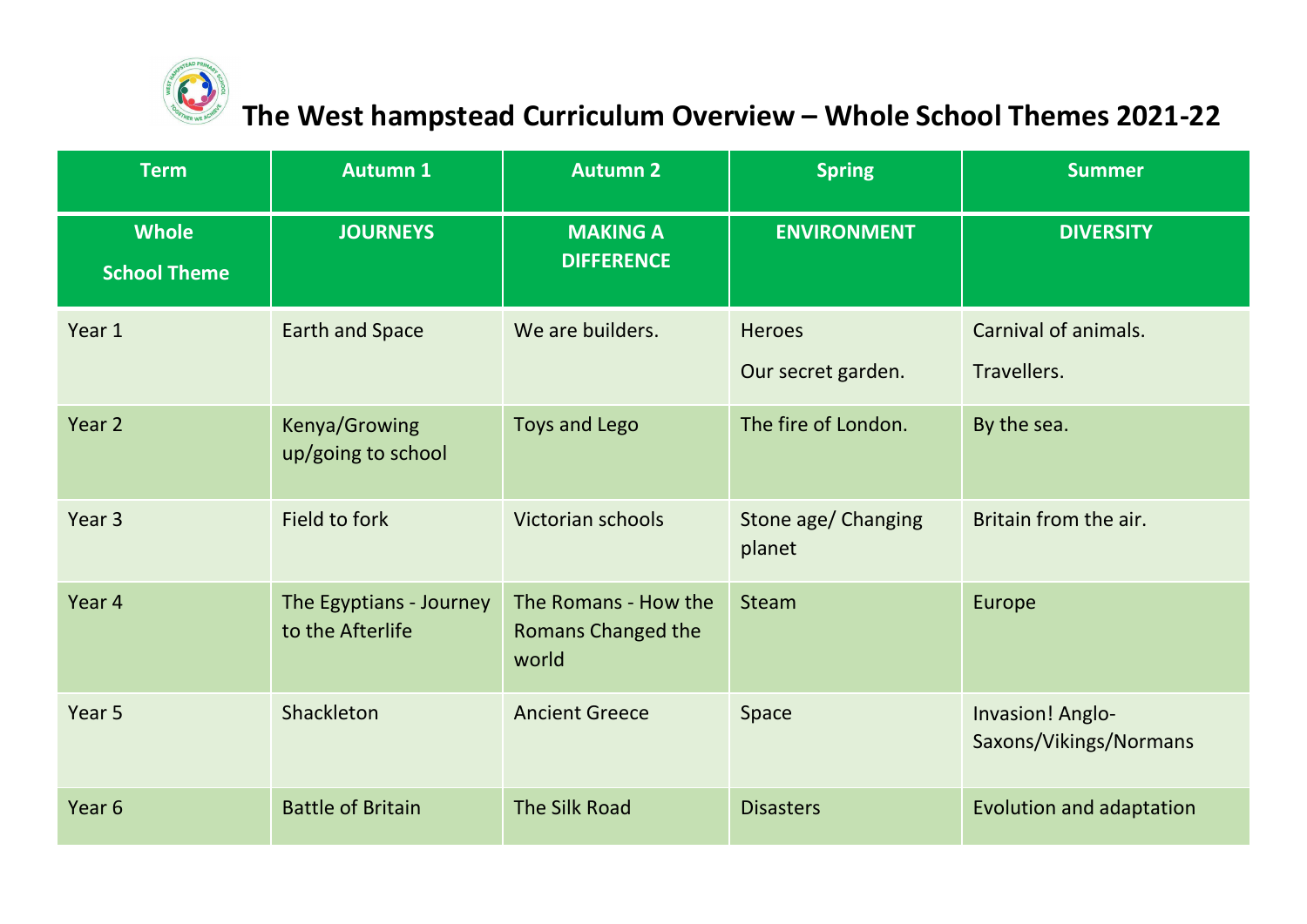

## **The Year 6 West Hampstead Curriculum Overview – 2021-22**

|              | <b>Autumn 1</b><br><b>JOURNEYS</b>                   | <b>Autumn 2</b><br><b>MAKING A DIFFERENCE</b>                          | <b>Spring</b><br><b>ENVIRONMENT</b>                                                                        | <b>Summer</b><br><b>Diversity</b>                                            |
|--------------|------------------------------------------------------|------------------------------------------------------------------------|------------------------------------------------------------------------------------------------------------|------------------------------------------------------------------------------|
| Year 6       | <b>Battle of Britain</b>                             | <b>The Silk Road</b>                                                   | <b>Disasters</b>                                                                                           | <b>Evolution and Adaptation</b>                                              |
| Subjects     | History, Geography, DT, Art                          | History, Geography, DT, Art                                            | History, Geography, Art                                                                                    | History, Geography, Art                                                      |
| Science      | Animals including humans                             | Electricity                                                            | <b>Light and Classification</b>                                                                            | Evolution and adaptation                                                     |
| English      | Krindlekrax<br>The Heart                             | Holes<br>Replay                                                        | Clockwork<br>Macbeth<br>Floodlands                                                                         | Alma<br>Biographies<br>The Land of Neverbelieve<br>The Black Book of Secrets |
| <b>Maths</b> | Integers and decimals<br>Multiplication and division | <b>Calculation problems</b><br>Fractions<br>Missing angles and lengths | Coordinates and shape<br><b>Decimals and measures</b><br>Percentages and statistics<br>Proportion problems | Developing problem solving and<br>reasoning skills in maths.                 |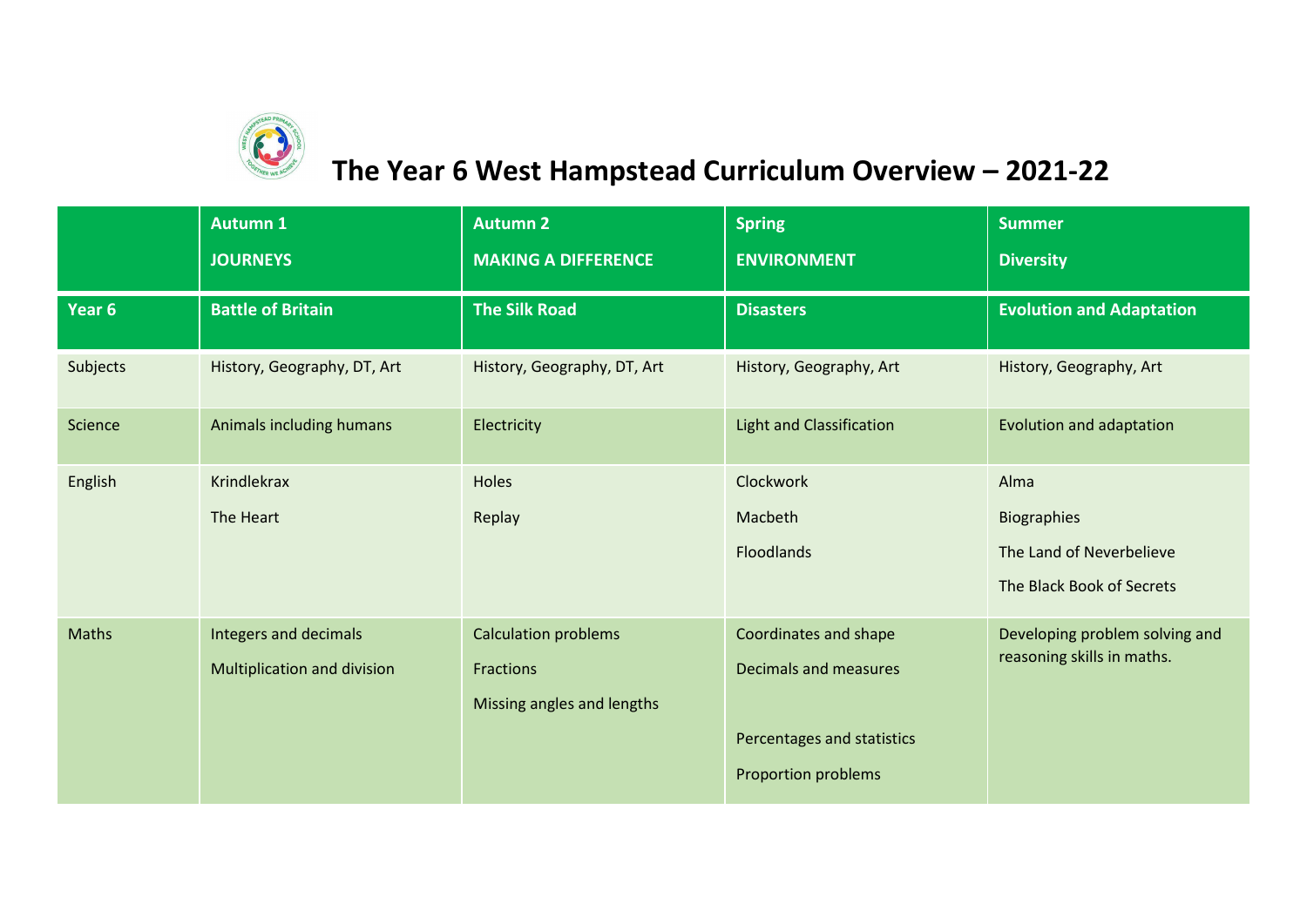

## **Year 6 Topic Map – Spring Term**

| <b>Beckford Curriculum 2021-22 - Environment</b>                                                                                                                                                                               |                                                        |                                       |                                                                                                                                                                                                                                                                                                                                                                                                                                                                                                                                                                                        | Year $6 -$ Disasters |
|--------------------------------------------------------------------------------------------------------------------------------------------------------------------------------------------------------------------------------|--------------------------------------------------------|---------------------------------------|----------------------------------------------------------------------------------------------------------------------------------------------------------------------------------------------------------------------------------------------------------------------------------------------------------------------------------------------------------------------------------------------------------------------------------------------------------------------------------------------------------------------------------------------------------------------------------------|----------------------|
|                                                                                                                                                                                                                                |                                                        |                                       | <b>Essential Knowledge</b>                                                                                                                                                                                                                                                                                                                                                                                                                                                                                                                                                             |                      |
| <b>Responsibility</b><br><b>Aspiration</b>                                                                                                                                                                                     | <b>Resilience</b><br>Consideration<br><b>Community</b> |                                       | By the end of this unit children will know:<br>What Earth is made of?<br>What happens when plates collide?<br>How the movement of plates affects ocean geography.<br>How extreme weather affects the environment.<br>How people predict extreme weather.<br>What is a tornado?<br>What is a hurricane?<br>What does a hurricane look like in the UK?<br>How do people protect against extreme weather?<br>How do people adapt and thrive in extreme weather?<br>In this topic, we will focus mainly on community but will also refresh the children on some<br>elements of aspiration. |                      |
| Explore<br><b>Entry Point</b>                                                                                                                                                                                                  |                                                        | Enrichment                            | <b>Exit Point</b>                                                                                                                                                                                                                                                                                                                                                                                                                                                                                                                                                                      |                      |
| 2004 Indian ocean earthquake and<br>Introduction to extreme weather<br>tsunami<br>through videos.<br>Hurricanes and tornados UK vs US<br><b>NHM Emergency earthquakes</b><br>Climate change, rising sea levels,<br>adaptations |                                                        | Science museum.<br>(Online workshop). | Extreme weather art work displayed<br>in school.                                                                                                                                                                                                                                                                                                                                                                                                                                                                                                                                       |                      |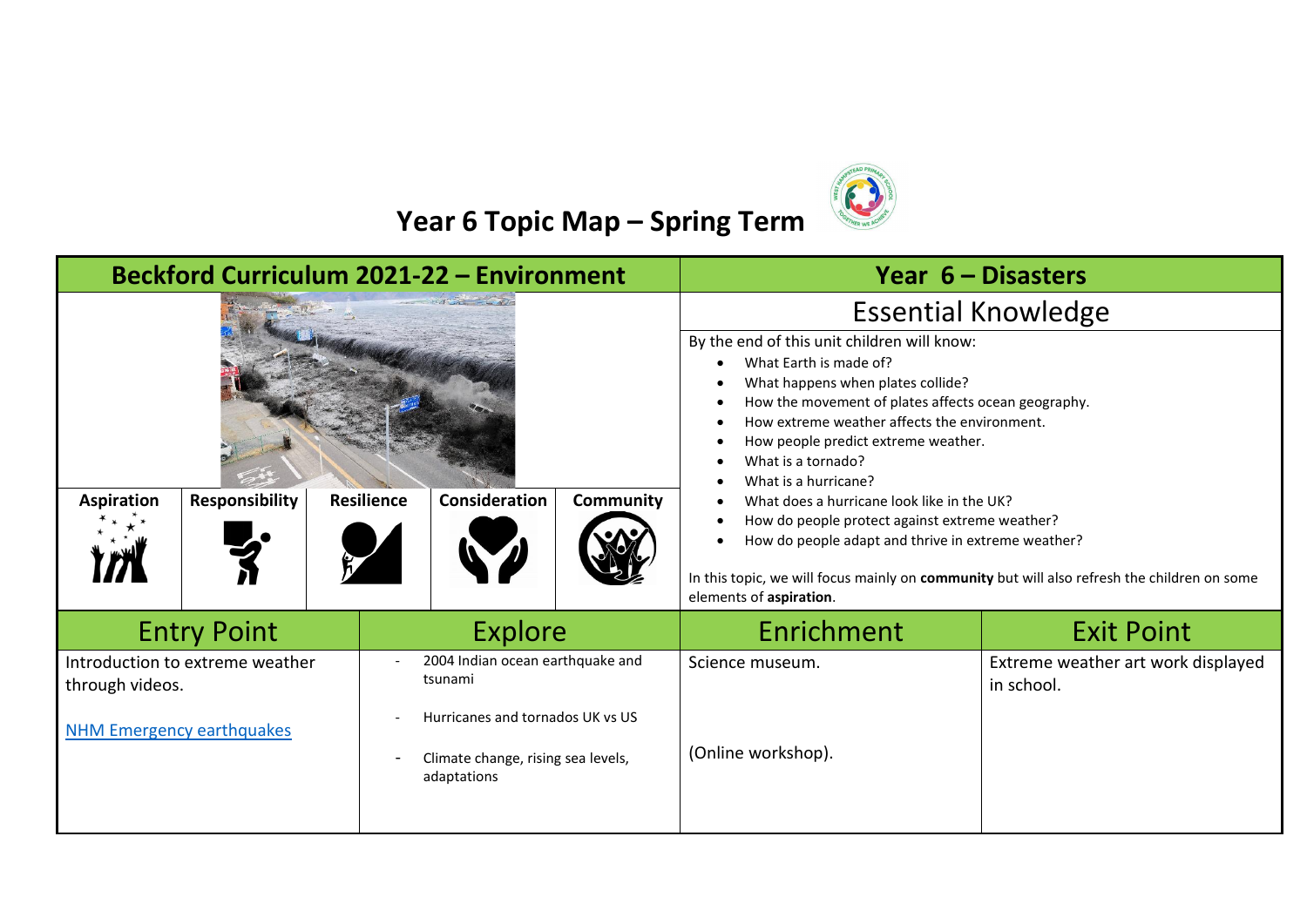| <b>English</b>                                                                    | <b>Science</b>                                                                                                                                                                                                                                                                                                                                                                                                                                                                                                                                                                                                                                                                                                                                                                                                                                                                                                                                                                                                                                                                                                                              | Geography                                                                                                                                                                                                                                                                                                                                                                                                                                                                                                                                                                                                                                                                                                                                                                                                                                                      |
|-----------------------------------------------------------------------------------|---------------------------------------------------------------------------------------------------------------------------------------------------------------------------------------------------------------------------------------------------------------------------------------------------------------------------------------------------------------------------------------------------------------------------------------------------------------------------------------------------------------------------------------------------------------------------------------------------------------------------------------------------------------------------------------------------------------------------------------------------------------------------------------------------------------------------------------------------------------------------------------------------------------------------------------------------------------------------------------------------------------------------------------------------------------------------------------------------------------------------------------------|----------------------------------------------------------------------------------------------------------------------------------------------------------------------------------------------------------------------------------------------------------------------------------------------------------------------------------------------------------------------------------------------------------------------------------------------------------------------------------------------------------------------------------------------------------------------------------------------------------------------------------------------------------------------------------------------------------------------------------------------------------------------------------------------------------------------------------------------------------------|
| <b>PHILIP</b><br>PULLMAN<br>Clockwork<br>Clockwork-<br>Phillip Pullman<br>Macbeth | Spring 1 - light.<br>I can investigate how light behaves using reflections and shadows.<br>I can explain patterns in my results.<br>I understand that light travels from a source and know that light sources<br>are seen when light from them enters the eyes.<br>I can draw diagrams with lines and arrows to show how we see things<br>$\sim$<br>when light is reflected from them.<br>I can explain the difference between the shadows and reflection in terms<br>of the path of light.<br>Spring 2 - Living things and their habitats.<br>I am able to group a wide selection of different animals into groups<br>according to their characteristics.<br>I can use the terms, vertebrate, fish, amphibian, bird, mammal, reptile,<br>invertebrate, insects, arachnids, worms, flowering and non-flowering,<br>when grouping living things.<br>I can use classification keys to group living things and give reasons for my<br>choices.<br>I can use a branching database to identify an unknown plant or animal.<br>I can research the work of scientists such as Carl Linnaeus to find out how<br>they developed classification keys. | I can understand geographical similarities and differences through the study of<br>human and physical geography of a region in the U.K and a region within North or<br>South America.<br>I can ask and answer complex geographical questions about a range of topics<br>(How is it changing? How does it affect other places?).<br>I can describe and understand key aspects of physical geography, including:<br>climate zones, biomes and vegetation belts, rivers, mountains, volcanoes and<br>earthquakes.<br>I can understand the causes and effects of extreme weather.<br>I can understand why people seek to manage and sustain their environment.<br>I can identify the position and significance of latitude, longitude, Equator,<br>Northern hemisphere, Southern hemisphere, the Tropics of Cancer and<br>Capricorn, the Prime/Greenwich Meridian. |
|                                                                                   | <b>Computing</b>                                                                                                                                                                                                                                                                                                                                                                                                                                                                                                                                                                                                                                                                                                                                                                                                                                                                                                                                                                                                                                                                                                                            | <b>Art and Design</b>                                                                                                                                                                                                                                                                                                                                                                                                                                                                                                                                                                                                                                                                                                                                                                                                                                          |
| arcus<br><b>FLOODLAND</b><br>Floodland-<br>Marcus<br>Sedgewick                    | See Spring Units                                                                                                                                                                                                                                                                                                                                                                                                                                                                                                                                                                                                                                                                                                                                                                                                                                                                                                                                                                                                                                                                                                                            | I can select ideas based on first hand observations, experience or imagination and<br>develop these through open ended research. L1<br>I can improve my use of techniques I have been taught L2<br>I can describe the work and ideas of various artists, architects and designers, using<br>appropriate vocabulary and referring to historical and cultural contexts. L3<br>I can use techniques, colours, tones, and effects in an appropriate way to<br>represent things I have seen - brushstrokes following the direction of the grass,<br>stippling to paint sand, watercolour bleeds to show clouds. T3<br>I can use different techniques, colours and textures in my artwork and explain the<br>choices I have made. T5<br>I can follow a design brief to achieve an effect for a particular function. T7                                               |